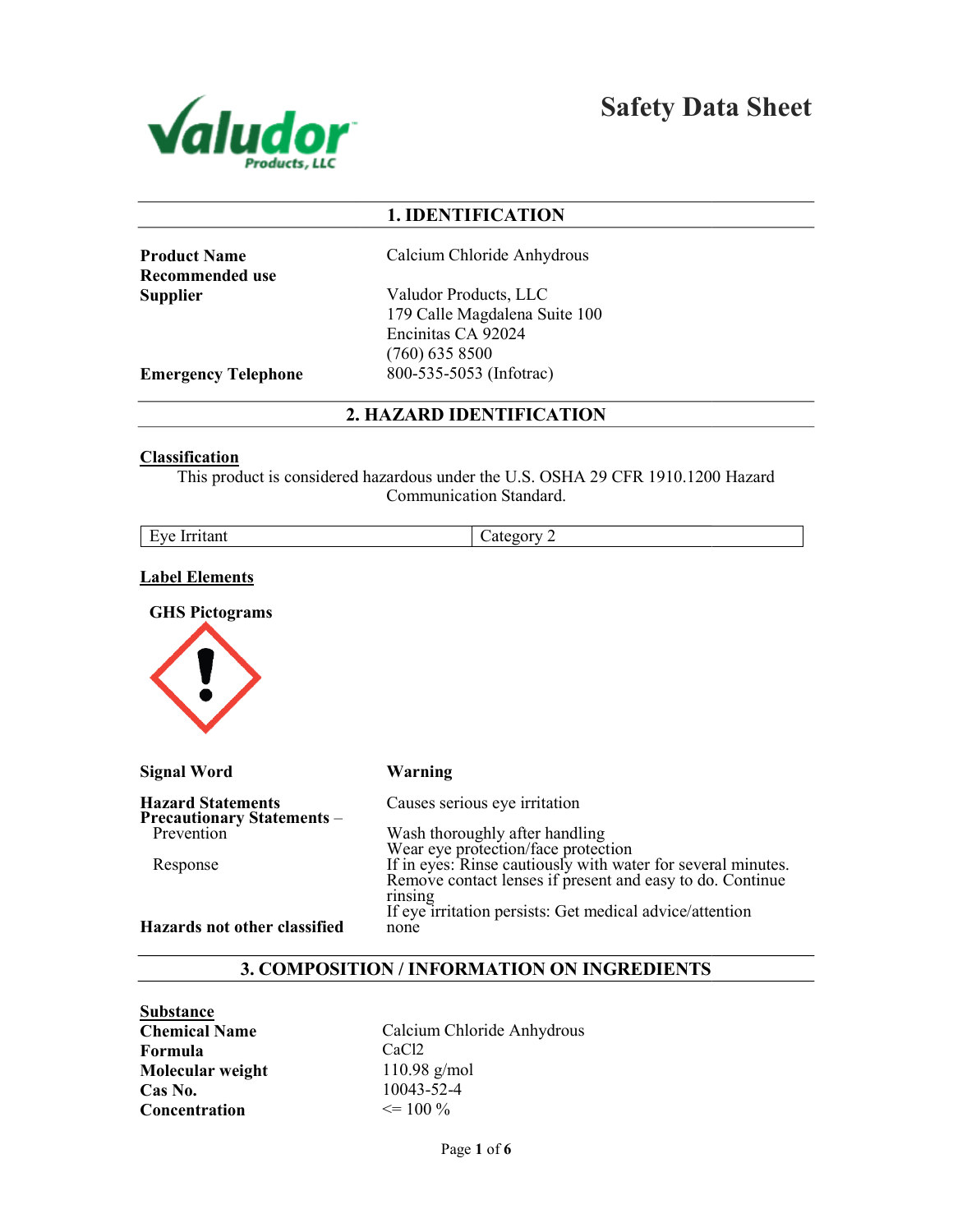# 4. FIRST-AID MEASURES

#### First Aid Measures

| <b>Eye Contact</b>  | Immediately rinse with plenty of water. Remove contact      |
|---------------------|-------------------------------------------------------------|
|                     | lenses, if present and easy to do so. Keep eye wide open    |
|                     | while rinsing. Continue rinsing for 15 minutes. Call a      |
|                     | doctor/physician if irritation persists                     |
| <b>Skin Contact</b> | Wash off immediately with plenty of water. Remove all       |
|                     | contaminated clothes and shoes. Wash clothing before        |
|                     | reuse. If skin irritation persists, call a doctor/physician |
| <b>Inhalation</b>   | Remove to fresh air. If not breathing, give artificial      |
|                     | respiration. If breathing is difficult, give oxygen. Get    |
|                     | medical attention.                                          |
| Ingestion           | Do not induce vomiting without medical advice. Rinse        |
|                     | mouth with water. Never give anything by mouth to an        |
|                     | unconscious person. If symptoms persist, call a physician   |

#### Most important symptoms/effects, acute and delayed

| <b>Symptoms</b> |  |  |
|-----------------|--|--|
|                 |  |  |

Symptoms No information available

# 5. FIRE-FIGHTING MEASURES

| <b>Suitable extinguishing Media</b> | Water spray, alcohol-resistant foam, dry chemical or carbon |
|-------------------------------------|-------------------------------------------------------------|
|                                     | dioxide                                                     |

## Specific Hazards Arising from the chemical

| Hazardous combustion products | Thermal decomposition can lead to the release of irritation or |
|-------------------------------|----------------------------------------------------------------|
|                               | toxic gases and vapors; including and not limited to:          |
|                               | Hydrogen chloride gas                                          |
|                               | Calcium oxide                                                  |

## Protective equipment and precautions for fire-fighters

As in any fire, wear self-contained breathing apparatus pressure-demand, MSHA/NIOSH (approved or equivalent) and full protective gear.

# 6. ACCIDENTAL RELEASE MEASURES

#### Personal precautions, protective equipment, and emergency procedures

**Personal precautions** Avoid contact with eyes, skin and clothing. Avoid breathing vapors or mists. Use personal protection recommended in Section 8. Ensure adequate ventilation.

#### Methods and materials for containment and cleanup

| Sweep or vacuum up and place in an appropriate closed |  |
|-------------------------------------------------------|--|
| container. Keep unauthorized personnel away. Avoid    |  |
| generating dust.                                      |  |
| Prevent entry into waterways or sewers                |  |
|                                                       |  |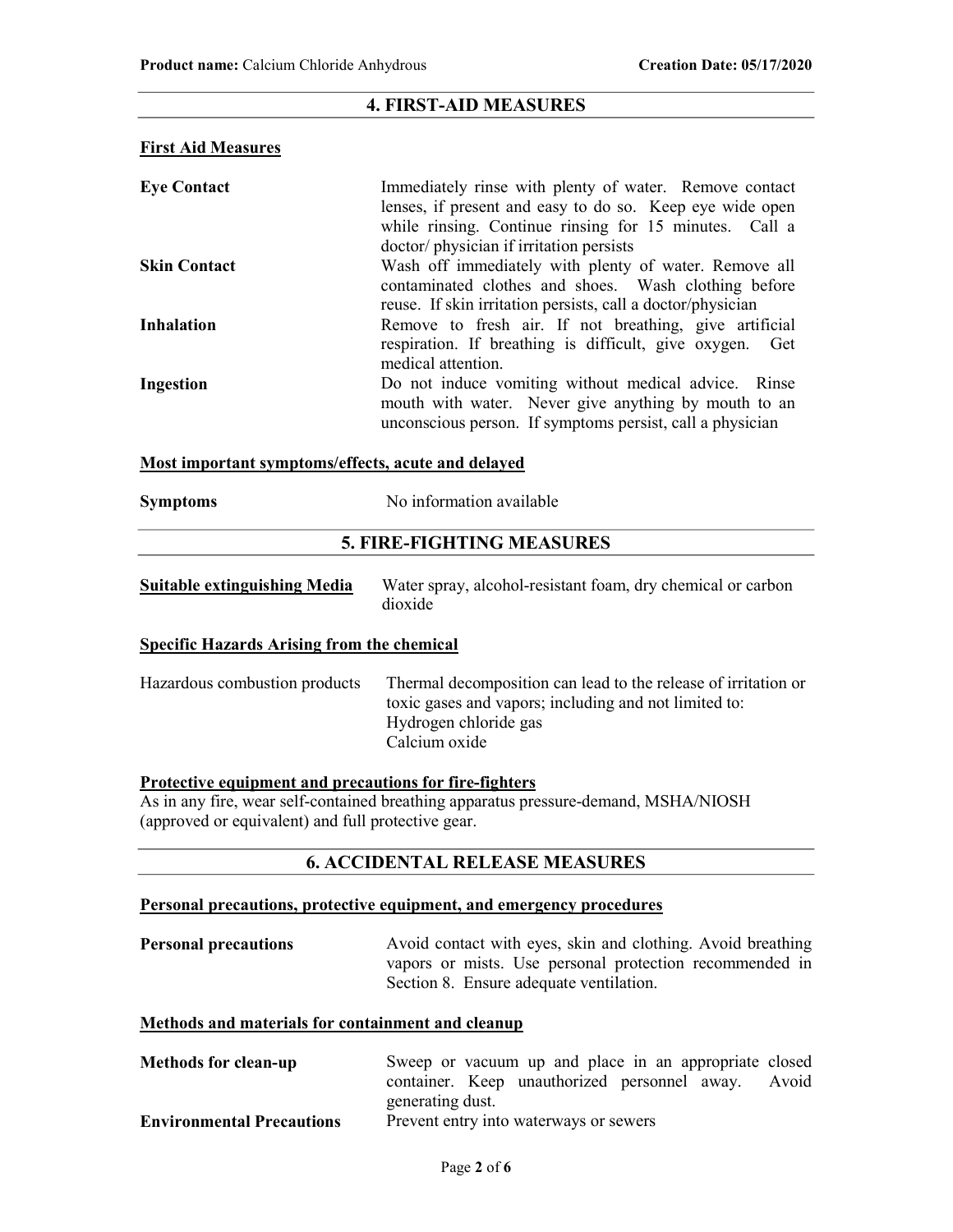# 7. HANDLING AND STORAGE

# Precautions for safe handling

Avoid contact with eyes, skin and clothing. Do not breathe vapors / spray / mist / fume. Wear eye/face protection. Avoid dust formation. Use personal protection recommended in Section 8. Wash thoroughly after handling. Remove and wash contaminated clothing before re-use. Do not eat, drink or smoke when using this product. Clean equipment and work area regularly.

#### Conditions for safe storage, including any incompatibilities

Store in a cool/low-temperature, well-ventilated, dry place. Keep containers closed and labeled when not in use.

# 8. EXPOSURE CONTROLS / PERSONAL PROTECTION

## Exposure Guidelines

This product does not contain any hazardous materials with occupational exposure limits established by the regional specific regulatory bodies

# Appropriate engineering controls

Ensure adequate ventilation, especially in confined areas. Consider the potential hazards of this material, applicable exposure limits, job activities and other substances in the work place when designing controls and selecting personal protective equipment.

## Personal Protective Equipment

| <b>Eye/face protection</b>    | Wear Safety glasses with side-shields                                                                                                                                  |
|-------------------------------|------------------------------------------------------------------------------------------------------------------------------------------------------------------------|
| <b>Skin protection</b>        | Choose the appropriate protective clothing and gloves based<br>on the tasks being performed to avoid exposure to skin.                                                 |
|                               | Wear protective gloves. Wear long sleeved protective<br>clothing                                                                                                       |
| <b>Respiratory protection</b> | Not required under normal circumstances. If exposure<br>limits are exceeded or if irritation or other symptoms are<br>experienced use a NIOSH/MSHA approved respirator |
| <b>Hygiene Measures</b>       | Handle in accordance with good industrial hygiene and<br>safety practices. Do not eat, drink or smoke when using this<br>product.                                      |

# 9. PHYSICAL and CHEMICAL PROPERTIES

|                                      | White crystalline powder |
|--------------------------------------|--------------------------|
| Appearance                           |                          |
| <b>Physical state</b>                | Solid                    |
| Odor                                 | No odor                  |
| Odor threshold                       | No information available |
| pН                                   | Not applicable           |
| <b>Melting point</b>                 | 772 °C / 1421 °F         |
| <b>Boiling point / Boiling range</b> | Not applicable           |
| <b>Flash point</b>                   | Not applicable           |
| <b>Evaporation rate</b>              | Not applicable           |
| Flammability                         | No information available |
| <b>Flammability or explosive</b>     |                          |
| limits                               |                          |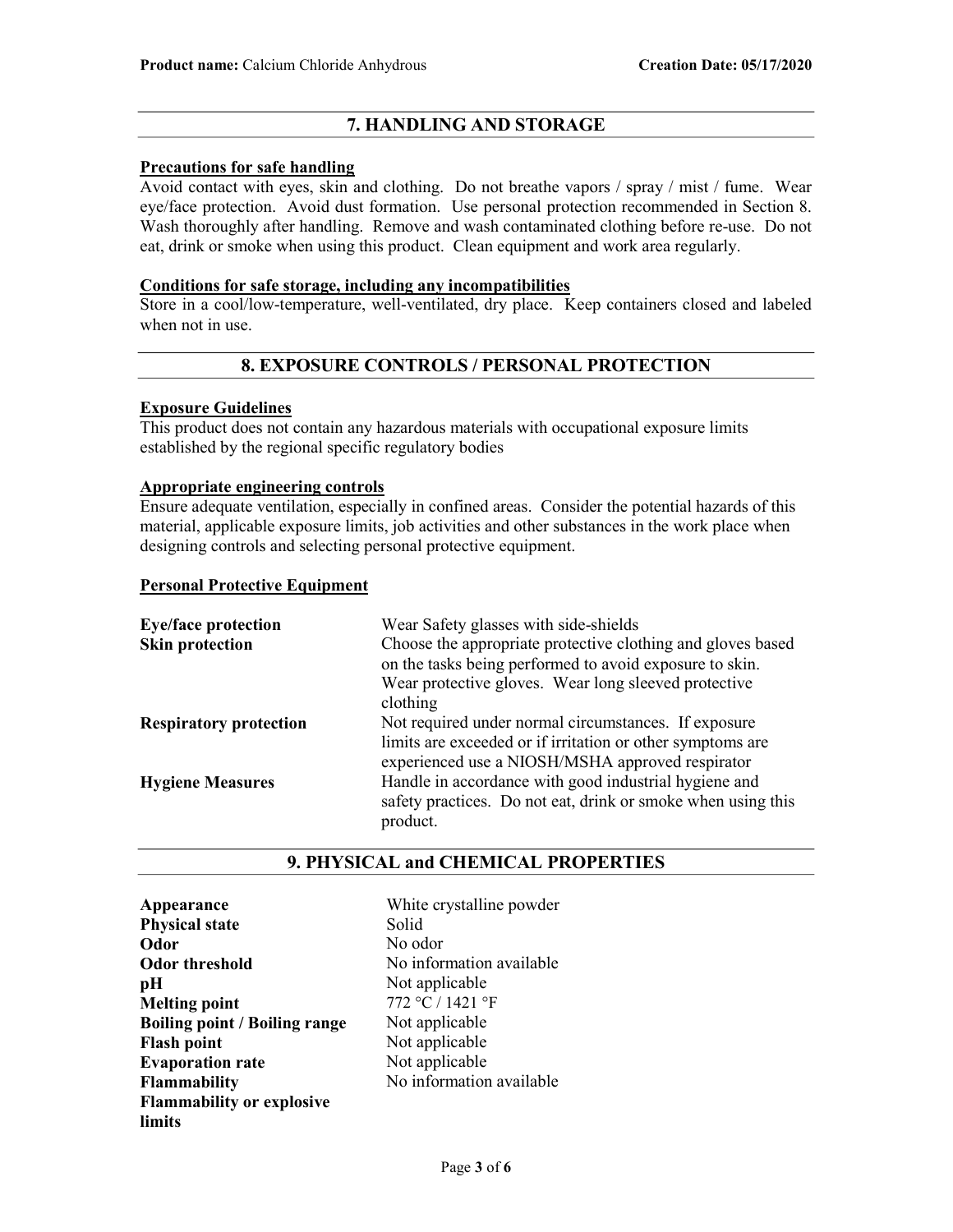| <b>Upper</b>                     | No information available  |
|----------------------------------|---------------------------|
| Lower                            | No information available  |
| Vapor pressure                   | 0.01 hPa @ 20 $\degree$ C |
| <b>Vapor density</b>             | No information available  |
| <b>Relative density</b>          | $2.15$ g/cm3              |
| Solubility in water              | No information available  |
| <b>Partition coefficient</b>     | No information available  |
| <b>Auto-ignition temperature</b> | No information available  |
| <b>Decomposition temperature</b> | No information available  |
| <b>Viscosity</b>                 | No information available  |

# 10. STABILITY AND REACTIVITY

| Reactivity                                   | None known under normal conditions.                                                                |
|----------------------------------------------|----------------------------------------------------------------------------------------------------|
| <b>Chemical stability</b>                    | Stable under ordinary conditions of use and storage.                                               |
| <b>Possibility of hazardous</b><br>reactions | None under normal processing.                                                                      |
| <b>Conditions to avoid</b>                   | Exposure to moisture may affect product quality                                                    |
| Incompatible materials                       | Strong acids, Borane/boron oxides, Zinc, Calcium oxide,<br>Methyl vinyl ether, Bromine trifluoride |
| <b>Hazardous decomposition</b><br>products   | Hazardous combustion can lead to the release of irritating<br>gases and vapors.                    |

# 11. TOXICOLOGICAL INFORMATION

# Information on likely routes of exposure

| <b>Skin contact</b> | May cause skin irritation                 |
|---------------------|-------------------------------------------|
| Eye contact         | Causes serious eye irritation             |
| Inhalation          | May cause irritation of respiratory tract |
| Ingestion           | May be harmful if swallowed               |

Symptoms related to the physical chemical and toxicological characteristics No information available

## Delayed and immediate effects and also chronic effects form short and long-term exposure

| <b>Skin damage/irritation</b>   | Not classified                |
|---------------------------------|-------------------------------|
| Eye damage/irritation           | Causes serious eye irritation |
| <b>Sensitization</b>            | Not classified                |
| <b>Mutagenic effects</b>        | Not classified                |
| Carcinogenicity                 | Not classified                |
| <b>Reproductive toxicity</b>    | Not classified                |
| <b>STOT</b> – single exposure   | Not classified                |
| <b>STOT</b> – repeated exposure | Not classified                |
| <b>Aspiration hazard</b>        | Not classified                |

# **Acute Toxicity**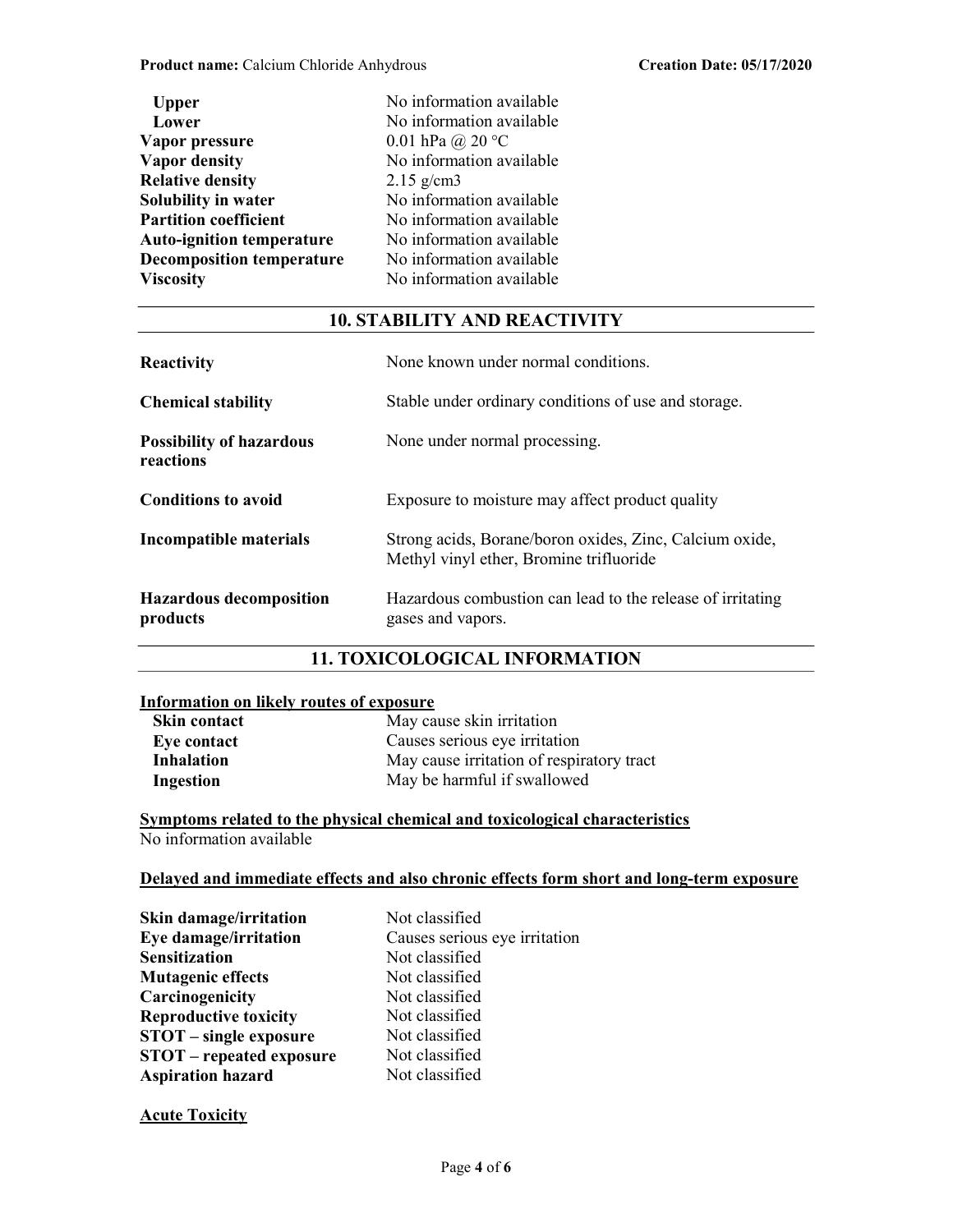#### Component information

| Component        | <b>Cas-No</b> | <b>LD50 Oral</b> | <b>LD50 Dermal</b>       | <b>LC50</b> Inhalation |
|------------------|---------------|------------------|--------------------------|------------------------|
| Calcium Chloride | 10043-52-4    | $2,301$ mg/kg    | $\overline{\phantom{a}}$ | -                      |
| Anhydrous        |               |                  |                          |                        |

# 12. ECOLOGICAL INFORMATION

Ecotoxicity Should not be released to environment

| Component        | <b>Freshwater Fish</b> | <b>Freshwater Algae</b> | Water Flea           |
|------------------|------------------------|-------------------------|----------------------|
| Calcium Chloride | LC50: 10,650 mg/L $-$  |                         | EC50: 2,400 mg/L $-$ |
| Anhydrous        | 96h                    |                         | 48h                  |
| 10043-52-4       | Lepomis Macrochirus    |                         | Daphnia Magna        |

| Persistence and degradability    | No information available |
|----------------------------------|--------------------------|
| <b>Bioaccumulative potential</b> | No information available |
| <b>Mobility in soil</b>          | No information available |
| Other adverse effects            | No information available |

# 13. DISPOSAL CONSIDERATIONS

Waste Disposal Methods Processing, use, or contamination of this product may occur during product use. Accordingly, it is the responsibility of the user to determine the proper disposal methodologies. Consult the appropriate state, regional or local regulations to ensure complete and accurate classification. Dispose of contaminated packaging in accordance with local regulations.

# 14. TRANSPORT INFORMATION

| <b>DOT</b>  | Not regulated |
|-------------|---------------|
| <b>IATA</b> | Not regulated |
| <b>IMDG</b> | Not regulated |

# 15. REGULATORY INFORMATION

#### International Inventories

| TCC<br>◡▴<br>ᆂ    | 1012c         |
|-------------------|---------------|
| Det<br><b>DOD</b> | 1012<br>usica |

# US Federal Regulations

TSCA section 12(b) Export Notification